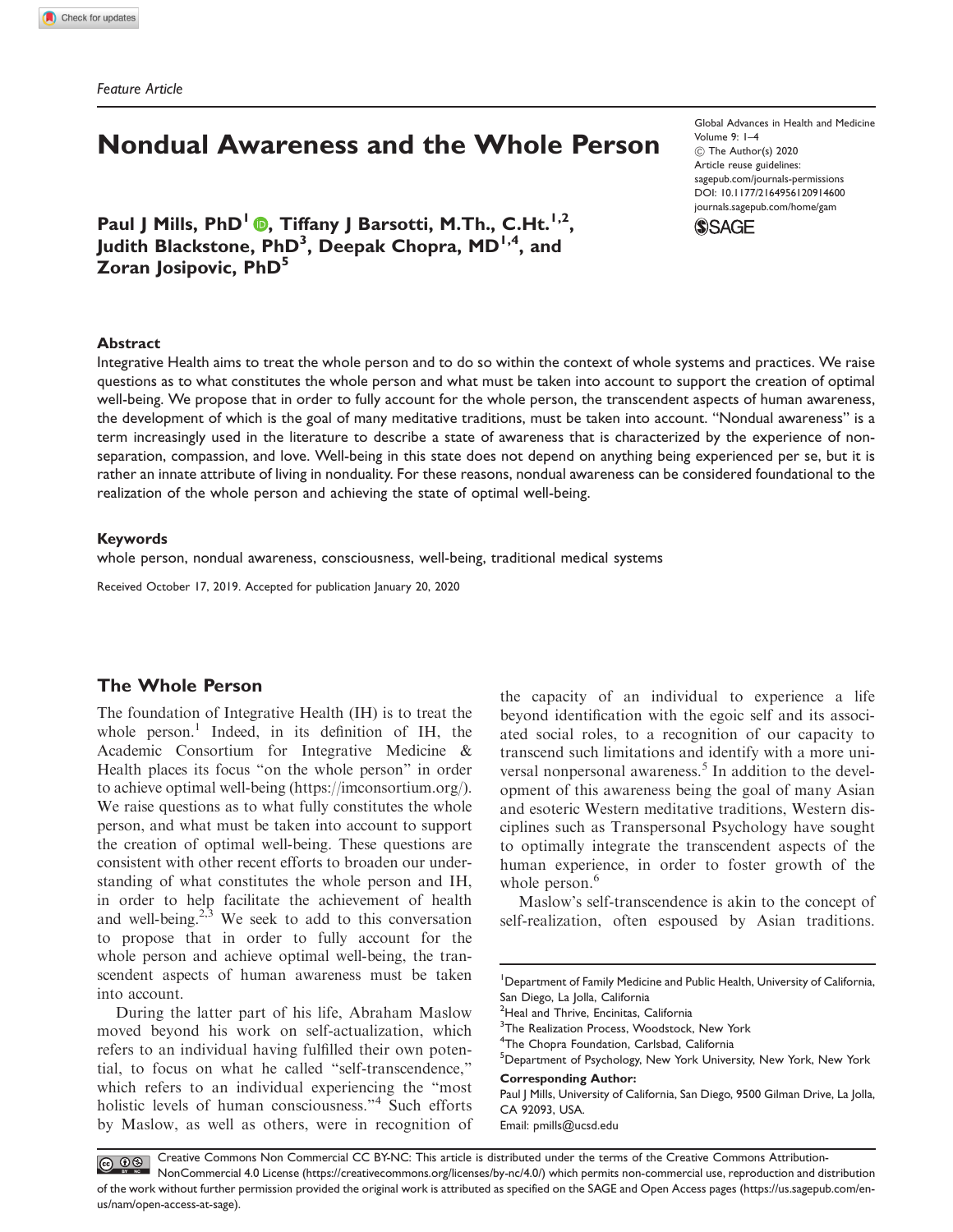Among the many characteristics of having achieved such transcendence, such realization, is the primary experience of oneness (a unitive state). Nondual awareness is that "part" of consciousness that realizes oneness or nonduality.

When an individual realizes nondual awareness, what was previously experienced as separation and dichotomy is found to no longer exist. There is no longer any experience of separation, yet one is not confused about one's physical and psychological boundaries. Other descriptions of nondual awareness include "an open, awake cognizance that precedes conceptualization and intention and contextualizes and unifies both extrinsic taskpositive and intrinsic self-referential mental processes, without fragmenting the field of experience into opposing dualities."7,8

Many traditional whole person medical systems, which were the inspiration for what we now call the integrative medicine movement, have a deep understanding of the importance of developing such states of awareness. In the West, however, there is much work to be done to advance our understanding and to develop a needed evidence base to answer questions regarding nondual awareness and the human experience. Such efforts have begun, including neuroscience and meditation research  $6,9,10$ 

# Neuroscience, Nondual Awareness, and Meditation Research

Neuroscience research on nondual awareness has been concerned with the neural signatures of nondual awareness itself, and the neural signatures of changes in perception, affect, and cognition that occur when nondual awareness is realized.<sup>11</sup> Although nondual awareness can be differentiated from any experience, the 2—nondual awareness and experience—are present together as a unity or nonduality. $11$  Thus, distinguishing neural correlates of nondual awareness itself from correlates of changes in various aspects of experience due to the presence of nondual awareness is nontrivial. In addition to the usual challenges facing neuroscience research of human experience, and the research on meditation specifically,<sup>12</sup> research into neural correlates of nondual awareness has its own unique challenges, including the frequent conflating of nondual awareness with methods for realizing it, a mere conceptual understanding of it, or with various states of reduced phenomenal content.<sup>11</sup>

Nondual awareness is both phenomenally and neurally different from attention, vigilance, and monitoring.<sup>9</sup> It has been associated with several, potentially overlapping, neural signatures, including the central precuneus network,<sup>8</sup> the fronto-parietal global workspace

representing itself, and sustained prefrontal alpha coherence.<sup>13,14</sup>

When occurring during the waking state, nondual awareness is experienced as the unitary space-like context within which phenomenal contents unfold.<sup>15</sup> Relaxation of different layers of conceptually constructed self, a common effect of many contemplative methods, occurs with nondual awareness as well. This attenuation of the usually excessive self-evaluative mentation is accompanied by a decrease in activation and connectivity of medial prefrontal and posterior cingulate cortex, though such decreases are often not as large as those seen with methods that rely on suppressing all selfrelated content.<sup>8,9</sup> On the level of body-based self, the relaxation of rigid representations of body boundary can be seen in decreased activation and connectivity of right angular gyrus.<sup>8</sup>

Recent meditation research has seen calls to expand and deepen the science of meditation beyond the study of clinical benefits and biological mechanisms, to examine how such practices lead to extraordinary and transpersonal experiences, including nonduality.<sup>10</sup> Included in this work are efforts to explain how mindfulness practices can promote self-transcendence and nondual states, and how such states can enhance the therapeutic efficacy of standard western interventions.<sup>16</sup>

Additional work on nondual awareness includes efforts to develop valid and reliable instruments to assess the state<sup>17</sup> and research applying these instruments to the study of well-being.<sup>18</sup>

## Cultivating Nondual Awareness

Cultivating a perceptual shift away from a predominate ego self-identification to self-realization and nondual awareness is a goal of many meditative practices and philosophies. Common approaches to gaining insight into nondual awareness and spiritual awakening include self-inquiry, meditation practices, and psychedelics.<sup>8,19,20</sup>

Methods of nondual realization offered mainly in Asian spiritual teachings are numerous and include "pointing out" instructions by the teacher, cognitive processes of disidentification with less primary aspects of experience, contemplation of the question "who am I?", sitting in open awareness without any specific object of focus, or isolating nondual awareness by minimizing phenomenal content via the use of mantra or focused attention. While mindfulness by itself is not nondual awareness, as noted earlier, it can be one of many paths used to approach it.

In addition to a focus on the mind, there are practices to cultivate nondual awareness based on increasing contact with the internal space of the body.<sup>21</sup> In this method, the openness of nondual realization is based on increasing contact with the internal space of the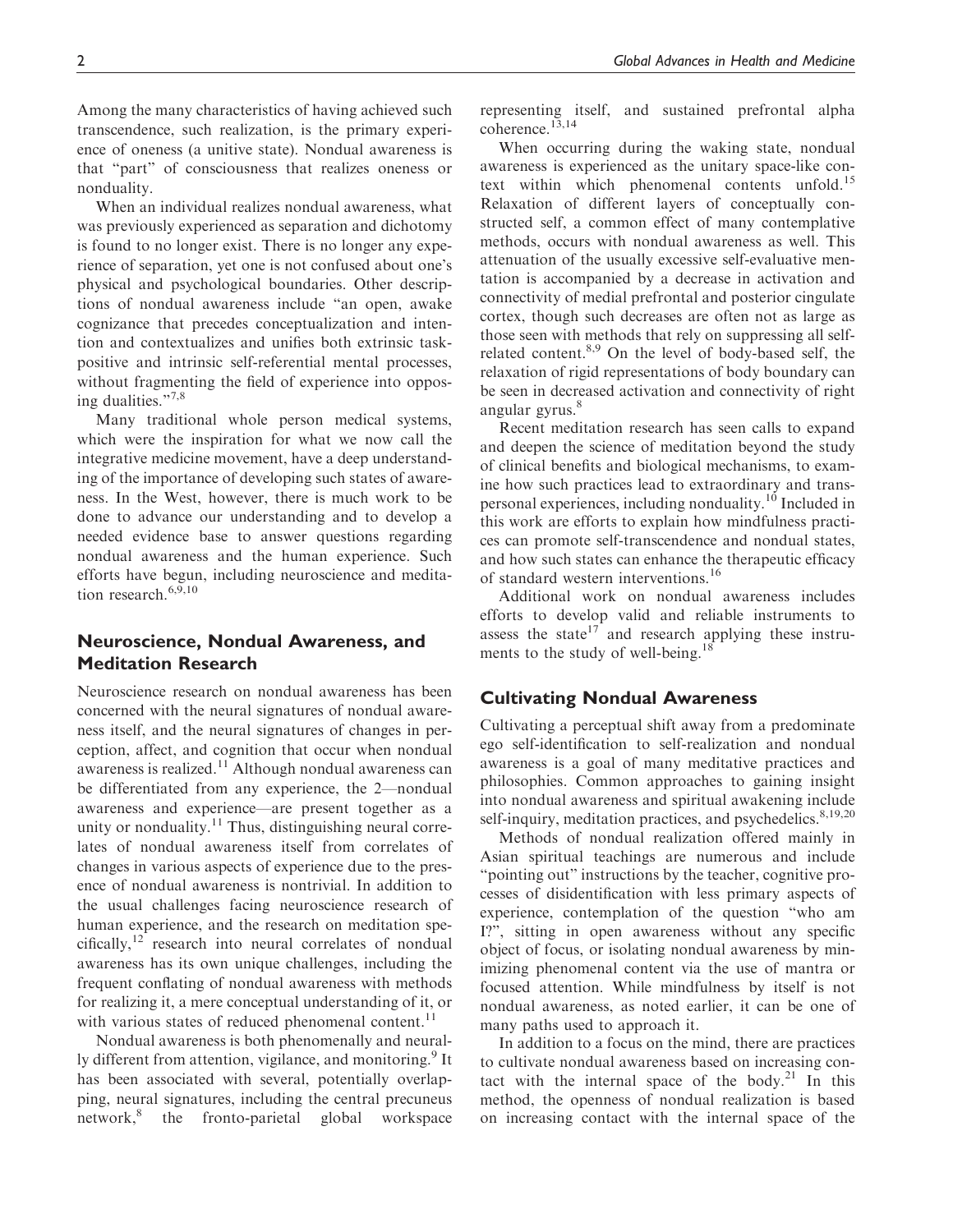individual's body. Through this inner contact, the individual can uncover unified awareness, which can be experienced pervading one's body and environment at the same time. When it is experienced pervading the body and environment, nondual awareness deepens and refines one's contact with one's surroundings. In this way, nondual awareness is the basis or the ground of both individual wholeness and self-other oneness.<sup>22</sup>

Although nondual awareness is itself nonconceptual and knows both phenomena and itself in a direct way unmediated by mental representations, once it is stabilized it can contextualize all aspects of experience including conceptual cognitions. Thus, in principle, it is not necessary to eliminate any aspect of experience to remain in nondual awareness. Therefore, unlike spiritual approaches which depend on suppressing all self-related experience, and with it any chance of authentic subjectivity, the nondual approach enables the unfolding of constructed self-related and other-related contents until the fundamental unconstructed aspect of consciousness, the nondual awareness itself, is revealed as the context within which both the self, and another, can return to their authenticity.

Nondual realization has traditionally been viewed as a pinnacle of spiritual maturity, requiring years of preparatory practices for developing devotion and concentration. Contemporary nonduality teachers, however, especially those whose work includes methods of psychological inquiry, have found that many people are ready to open to this primary aspect of their being.<sup>23</sup>

### Nondual Awareness and Well-being

There are many ways that nondual awareness can be understood to be supportive of optimal well-being. The effect of nondual awareness on affect is a release of habitual emotional responses that are anchored in excessive self-other fragmentation and the uncovering of love and compassion as one's natural affective baseline.<sup>24</sup> Thus, emotion regulation in the context of nondual awareness is predominantly a change in the bottom-up emotion processing, rather than an increase in the effortful top-down cognitive control.<sup>24</sup>

In addition, there is no longer any sense of separation from the world, indeed the world is experienced as self. This state of awareness is also typically characterized by a great sense of love for others and a sense of freedom of thought and feelings. Well-being in this state does not depend on anything being experienced per se, but rather is an innate attribute of living in nonduality. Knowing oneself as awareness enables the letting go of less authentic, ego-driven, protective organizations of identity. While the literature on nondual awareness is very limited, studies do indicate better well-being in individuals who experience transpersional states.<sup>18,24,25</sup> uals who experience transpersonal

Equanimity is a deep and abiding experience in nondual awareness.

It needs to be noted that, depending on an individual's background and familiarity with such concepts, the onset of the nondual experience can be a challenge.<sup>16</sup> In addition, for individuals who have not previously developed a reasonable degree of self-identity and maturity, the movement into nondual awareness can be disquieting. In such cases, a therapist with knowledge and ideally experience of nondual awareness can help the individual navigate this terrain.

# Future Directions

What we now call IH has its roots in the Whole Person Medicine movement that started in earnest in the late 1970s, and which took much of its inspiration from traditional whole medical systems.<sup>1,18,26</sup> Many traditional systems of medicine have an understanding of the potential of developing human awareness and actively seek to support and cultivate it. IH will be more able to address the whole person to achieve optimal health and wellbeing if it includes the understanding and practice of methods to develop nondual awareness of selfrealization.

### Acknowledgments

The authors acknowledge the support of the University of California, San Diego Center of Excellence for Research and Training in Integrative Health.

### Author Contributions

PJM, TJB, JB, DC, and ZJ designed the initial draft, wrote the manuscript, and did the literature review. PJM and ZJ managed the final revisions.

#### Declaration of Conflicting Interests

The author(s) declared the following potential conflicts of interest with respect to the research, authorship, and/or publication of this article: PJM is director of research for the Chopra Foundation. DC is the founder of the Chopra Foundation. JB is founder of the Realization Process.

### Funding

The author(s) received no financial support for the research, authorship, and/or publication of this article.

### ORCID iD

Paul J Mills **D** <https://orcid.org/0000-0003-4263-7686>

#### **References**

1. Weeks J, Boon H, Ritenbaugh C. Values align for researching whole systems: a reflective overview of the special issue. J Altern Complement Med. 2019;25(S1):S1–S6.